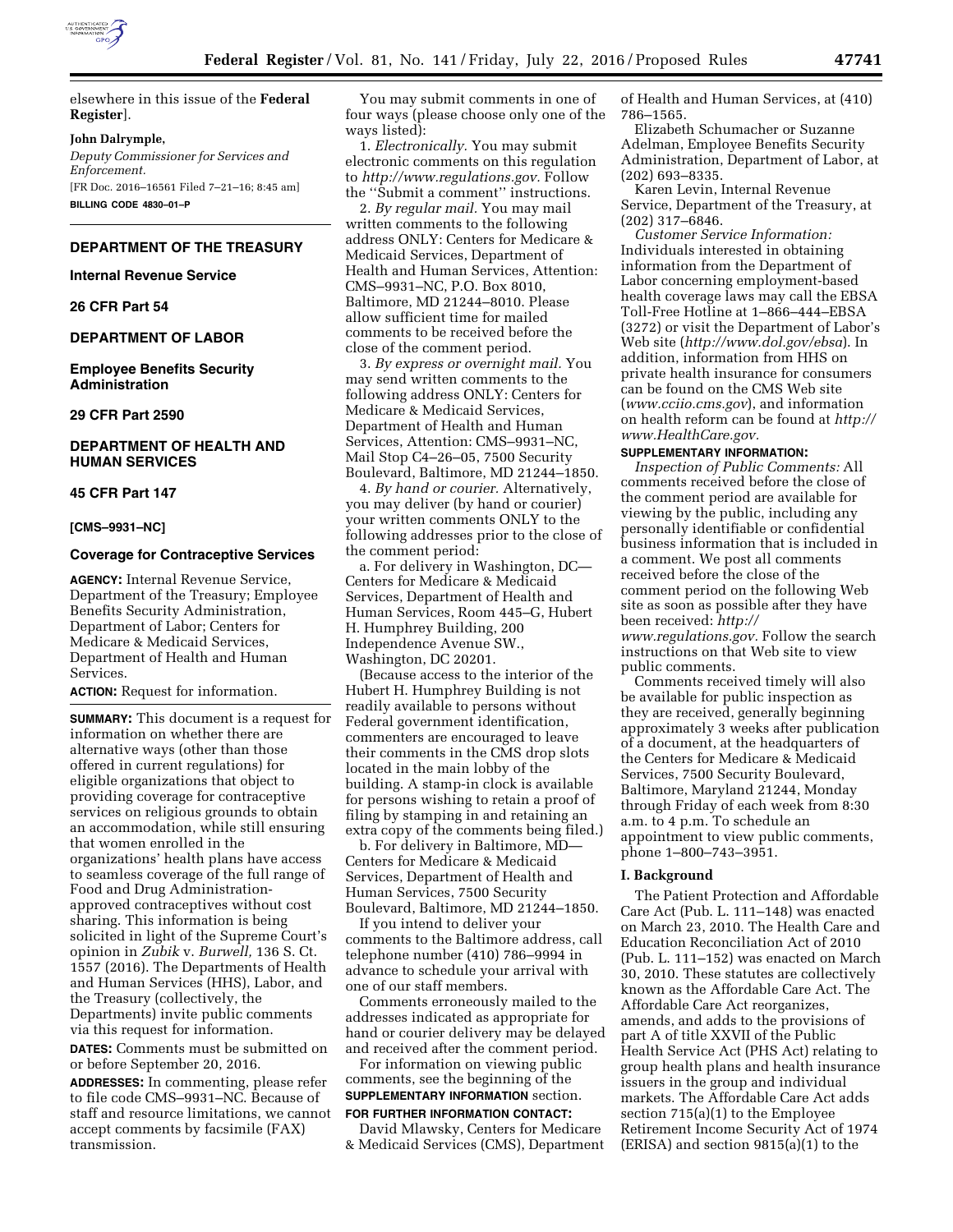Internal Revenue Code (Code) to incorporate the provisions of part A of title XXVII of the PHS Act into ERISA and the Code, and to make those provisions applicable to group health plans and health insurance issuers providing health insurance coverage in connection with group health plans. The sections of the PHS Act incorporated into ERISA and the Code are sections 2701 through 2728.

Section 2713 of the PHS Act, as added by the Affordable Care Act and incorporated into ERISA and the Code, requires that non-grandfathered group health plans and health insurance issuers offering non-grandfathered group or individual health insurance coverage provide coverage of certain specified preventive services without cost sharing. These preventive services include preventive care and screenings for women provided for in comprehensive guidelines supported by the Health Resources and Services Administration (HRSA). On August 1, 2011, the Departments amended regulations to cover women's preventive services provided for in HRSA guidelines,1 and HRSA adopted and released such guidelines, which were based on recommendations of the independent organization, the National Academy of Medicine (formerly Institute of Medicine). The preventive services identified in the HRSA guidelines include all Food and Drug Administration (FDA)-approved contraceptives, sterilization procedures, and patient education and counseling for women with reproductive capacity, as prescribed by a health care provider (collectively, contraceptive services).2

The Departments issued regulations that provide an accommodation for eligible organizations that object on religious grounds to providing coverage for contraceptive services.3 Under the accommodation, an eligible organization does not have to contract, arrange, pay, or provide a referral for contraceptive coverage. At the same time, the accommodation generally ensures that women enrolled in the health plan established by the eligible organization, like women enrolled in health plans maintained by other employers, receive contraceptive coverage seamlessly—that is, through the same issuers or third party administrators that provide or administer the rest of their health coverage, and without financial,

logistical, or administrative obstacles.4 Minimizing such obstacles is essential to achieving the purpose of the Affordable Care Act's preventive services provision, which seeks to remove barriers to the use of preventive services and to ensure that women receive full and equal health coverage appropriate to their medical needs.

Under the Departments' regulations, an eligible organization may invoke the accommodation by self-certifying its eligibility using a form provided by the Department of Labor, EBSA Form 700, and providing the form to its health insurance issuer (to the extent it has an insured plan) or third party administrator (to the extent it has a selfinsured plan).5 Alternatively, instead of sending the self-certification form to its issuer or third party administrator, the regulations allow an eligible organization to invoke the accommodation by providing certain information to HHS, without using any particular form.6

In *Zubik* v. *Burwell,* 136 S. Ct. 1557 (2016), the Supreme Court considered claims by a number of employers that, even with the accommodation provided in the regulations, the contraceptivecoverage requirement violates the Religious Freedom Restoration Act of 1993 (RFRA). Following oral argument, the Court requested supplemental briefing from the parties. The Court's order noted that under the existing regulations, an objecting employer with an insured plan that seeks to invoke the accommodation by contacting its issuer must use a form of notice provided by the government.7 The Court directed the parties to file supplemental briefs addressing ''whether contraceptive coverage could be provided to [the objecting employers'] employees, through [the employers'] insurance companies, without any such notice.'' 8 After consideration of the supplemental briefing, the Supreme Court vacated the

5The EBSA form 700 is available at: *[https://](https://www.dol.gov/ebsa/pdf/preventiveserviceseligibleorganizationcertificationform.pdf) [www.dol.gov/ebsa/pdf/preventiveserviceseligible](https://www.dol.gov/ebsa/pdf/preventiveserviceseligibleorganizationcertificationform.pdf) [organizationcertificationform.pdf](https://www.dol.gov/ebsa/pdf/preventiveserviceseligibleorganizationcertificationform.pdf)* 

<sup>6</sup> A model notice to HHS that eligible organizations may, but are not required to, use is available at: *[http://www.cms.gov/cciio/resources/](http://www.cms.gov/cciio/resources/Regulations-and-Guidance/index.html#Prevention) [Regulations-and-Guidance/index.html#Prevention.](http://www.cms.gov/cciio/resources/Regulations-and-Guidance/index.html#Prevention)* 

7*Zubik* v. *Burwell,* Nos. 14–1418 et al., 2016 WL 1203818, at \*2 (Mar. 29, 2016). 8 *Id.* 

judgments of the courts below and remanded *Zubik* and several other cases raising parallel RFRA challenges to the accommodation. 136 S. Ct. at 1560– 1561. The Court emphasized that it ''expresse[d] no view on the merits of the cases'' and, in particular, that it did not ''decide whether [the employers'] religious exercise has been substantially burdened, whether the Government has a compelling interest, or whether the current regulations are the least restrictive means of serving that interest.'' *Id.* at 1560. The Court, however, stated that in light of what it viewed as ''the substantial clarification and refinement in the positions of the parties'' in their supplemental briefs, the parties ''should be afforded an opportunity to arrive at an approach going forward that accommodates [the objecting employers'] religious exercise while at the same time ensuring that women covered by [the employers'] health plans 'receive full and equal health coverage, including contraceptive coverage.''' *Id.* (citation omitted).

As the government explained in its briefs in *Zubik,* the Departments continue to believe that the existing accommodation regulations are consistent with RFRA for two independent reasons. First, as eight of the nine courts of appeals to consider the issue have held, the accommodation does not substantially burden objecting employers' exercise of religion. Second, as some of those courts have also held, the accommodation is the least restrictive means of furthering the government's compelling interest in ensuring that women receive full and equal health coverage, including contraceptive coverage. Nevertheless, the Departments also are committed to respecting the beliefs of religious employers that object to providing contraceptive coverage, and the Departments have consistently sought to accommodate religious objections to the contraceptive-coverage requirement even where not required to do so by RFRA. Consistent with that approach, the Departments are issuing this Request for Information (RFI) to determine, as contemplated by the Supreme Court's opinion in *Zubik,* whether modifications to the existing accommodation procedure could resolve the objections asserted by the plaintiffs in the pending RFRA cases while still ensuring that the affected women seamlessly receive full and equal health coverage, including contraceptive coverage.

The Departments are using the RFI procedure because the issues addressed in the supplemental briefing in *Zubik*  affect a wide variety of stakeholders,

<sup>1</sup> 26 CFR 54.9815–2713, 29 CFR 2590.715–2713, 45 CFR 147.130.

<sup>2</sup>The HRSA guidelines exclude services relating to a man's reproductive capacity, such as vasectomies and condoms.

<sup>3</sup> 26 CFR 54.9815–2713A, 29 CFR 2590.715– 2713A, 45 CFR 147.131.

<sup>4</sup>An accommodation is also available with respect to student health insurance coverage arranged by eligible organizations that are institutions of higher education. 45 CFR 147.131(f). For ease of use, this RFI refers only to "employers" with religious objections to the contraceptivecoverage requirement, but references to employers with respect to insured group health plans should also be considered to include institutions of higher education that are eligible organizations with respect to student health insurance coverage.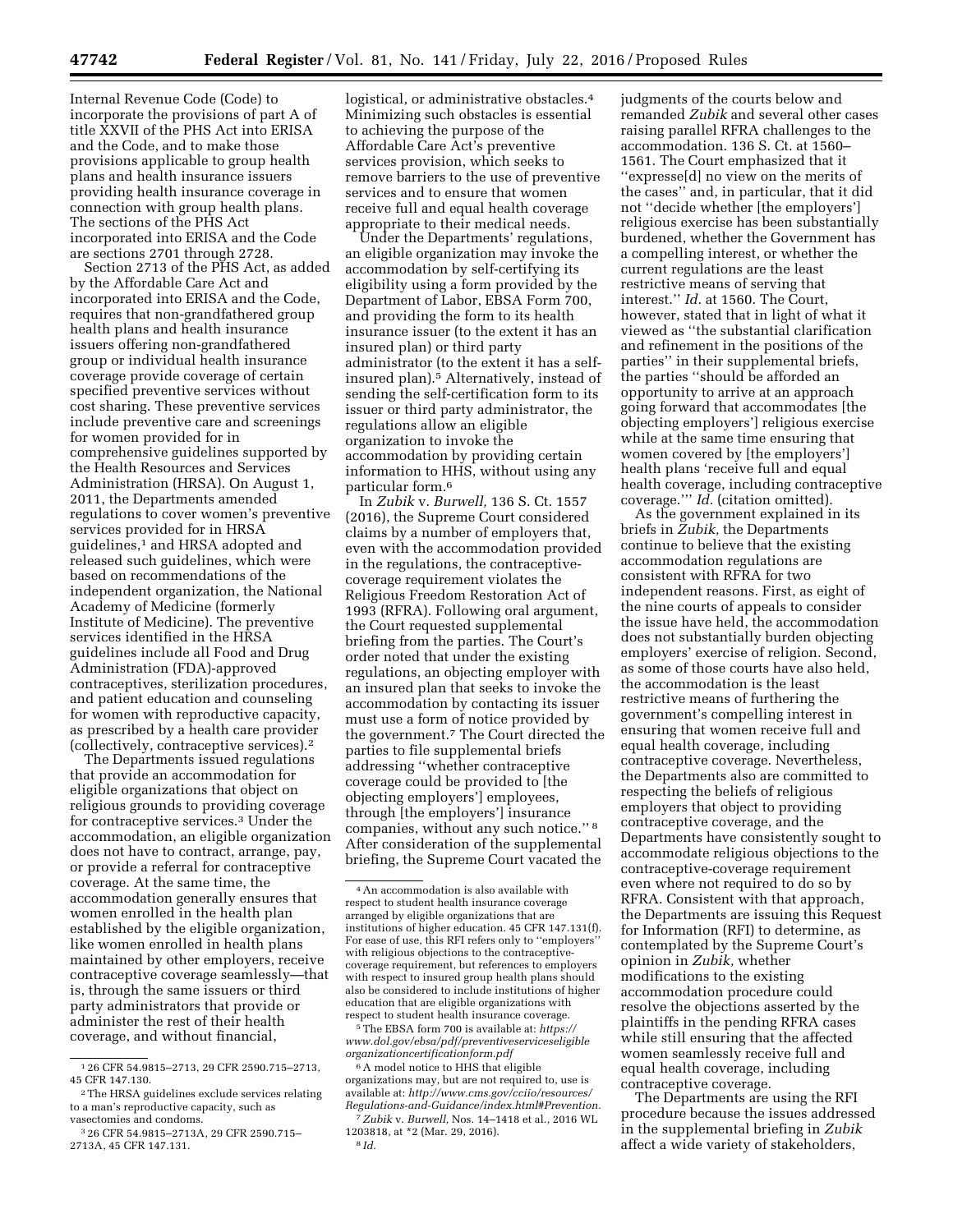including many who are not parties to the cases that were before the Supreme Court. Other employers also have brought RFRA challenges to the accommodation, and their views may differ from the views held by the employers in *Zubik* and the consolidated cases. In addition, any change to the accommodation could have implications for the rights and obligations of issuers, third party administrators, and women enrolled in health plans established by objecting employers. RFIs are commonly used to solicit public comments on potential rulemaking in a transparent and open way. Information gathered through this RFI will be used to determine whether changes to the current regulations should be made and, if so, to inform the nature of those changes. The Departments welcome comments from all stakeholders. A principal purpose of this RFI is to determine whether there are modifications to the accommodation that would be available under current law and that could resolve the RFRA claims raised by organizations that object to the existing accommodation on religious grounds. The Departments invite all such organizations to submit comments, and request that their submissions include specific responses to the questions posed below.9

# **II. Solicitation of Comments**

# *A. Notification to Issuers Without Self-Certification*

In its request for supplemental briefing in *Zubik,* the Supreme Court asked the parties to address whether and how ''contraceptive coverage may be obtained by [objecting employers'] employees through [the employers'] insurance companies, but in a way that does not require any involvement of [the employers] beyond their own decision to provide health insurance without contraceptive coverage to their employees.'' 10 In particular, the Court posited ''a situation in which [objecting

10*Zubik,* 2016 WL 1203818, at \*2.

employers] would contract to provide health insurance for their employees, and in the course of obtaining such insurance, inform their insurance company that they do not want their health plan to include contraceptive coverage of the type to which they object on religious grounds. [The employers] would have no legal obligation to provide such contraceptive coverage, would not pay for such coverage, and would not be required to submit any separate notice to their insurer, to the Federal government, or to their employees. At the same time, [the employers'] insurance compan[ies] aware that [the employers] are not providing certain contraceptive coverage on religious grounds—would separately notify [the employers'] employees that the insurance company will provide cost-free contraceptive coverage, and that such coverage is not paid for by [the employers] and is not provided through [the employers'] health plan[s].'' 11

In response, the government explained:

For employers with insured plans, the Court described an arrangement very similar to the existing accommodation. The accommodation already relieves [employers with religious objections] of any obligation to provide contraceptive coverage and instead requires insurers to provide coverage separately. The only difference is the way the accommodation is invoked. Currently, an employer that chooses to opt out by notifying its insurer (rather than HHS) must use a written form self-certifying its religious objection and eligibility for the accommodation. The Court's order posited an alternative procedure in which the employer could opt out by asking an insurer for a policy that excluded contraceptives to which it objects. That request would not need to take any particular form, but the employer and the insurer would be in the same position as after a self-certification: The employer's obligation to provide contraceptive coverage would be extinguished, and the insurer would instead be required to provide the coverage separately." Gov't Supp. Brief 2 (citation omitted); see *id.* 3–7.12

The government explained that because ''[i]nsurers have an independent statutory obligation to provide contraceptive coverage,'' ''the accommodation for employers with insured plans could be modified to operate in the manner posited in the Court's order while still ensuring that the affected women receive

contraceptive coverage seamlessly,

together with the rest of their health coverage.'' *Id.* at 14–15. The government also noted, however, that the current requirement of a written selfcertification plays an important role in effectuating the accommodation, and therefore cautioned that such a modification could ''impose real costs on the parties whose rights and duties are affected—including objecting employers.'' *Id.* at 14; see *id.* at 8–11 (describing the function of the selfcertification requirement).

The Departments seek comments from all interested stakeholders, including all objecting employers, on the procedure for invoking the accommodation described above, including with respect to the following:

1. The Departments ask objecting organizations with insured plans to indicate whether the alternative procedure described above would resolve their RFRA objections to the accommodation. If it would not resolve a particular organization's RFRA objection, the Departments ask the organization to indicate whether its RFRA objection could be resolved by any procedure(s) or system(s) in which the organization's issuer provides contraceptive coverage to the women enrolled in the organization's health plan, and, if so, describe the procedure(s) or system(s) with specificity.

2. The Supreme Court's supplemental briefing order appears to contemplate that, in requesting insurance coverage that excludes contraceptive coverage, an employer would inform its issuer that it objects to providing contraceptive coverage ''on religious grounds.'' 13 The Departments ask objecting organizations to indicate whether they would have any RFRA objection to informing their issuers that they object to providing contraceptive coverage ''on religious grounds,'' or to a further requirement that the request by an eligible organization 14 to its issuer be made in writing, or to a further requirement that the request be made via a particular form.

3. The government's supplemental brief explained that eliminating the written notification requirement in the existing accommodation could impose additional burdens on objecting employers, issuers, and regulators. Gov't Supp. Br. 8–10, 14–15. The Departments seek comment on the extent of those burdens and what steps could be taken

<sup>9</sup>Consistent with the Supreme Court's decision in *Zubik,* the Departments seek to determine whether changes to the existing accommodation could resolve the pending RFRA claims brought by objecting employers. The Supreme Court separately specified that, while the RFRA litigation remains pending, ''the Government may not impose taxes or penalties on [the plaintiffs] for failure to provide the . . . notice'' required under the existing accommodation regulations. *Zubik,* 136 S. Ct. at 1561. At the same time, the Court also emphasized that ''[n]othing in [its] opinion, or in the opinions or orders of the courts below, is to affect the ability of the Government to ensure that women covered by [plaintiffs'] health plans 'obtain, without cost, the full range of FDA approved contraceptives.''' *Id.*  at 1560–1561 (quoting *Wheaton College* v. *Burwell,*  134 S. Ct. 2806, 2807 (2014)). As such, those interim matters are not within the scope of this RFI.

 $^{11}\mathit{Id}.$ 

<sup>12</sup>The government's supplemental brief is available at *[https://www.justice.gov/osg/brief/zubik](https://www.justice.gov/osg/brief/zubik-v-burwell-0)[v-burwell-0.](https://www.justice.gov/osg/brief/zubik-v-burwell-0)* The government's supplemental reply brief is available at *[https://www.justice.gov/osg/](https://www.justice.gov/osg/brief/zubik-v-burwell-1) [brief/zubik-v-burwell-1.](https://www.justice.gov/osg/brief/zubik-v-burwell-1)* 

<sup>13</sup>*Zubik,* 2016 WL 1203818, at \*2.

<sup>14</sup>An eligible organization, which may seek the accommodation based on its sincerely held religious objection to providing contraceptive coverage, is defined at 26 CFR 54.9815–2713A(a), 29 CFR 2590.715–2713A(a), and 45 CFR 147.131(b).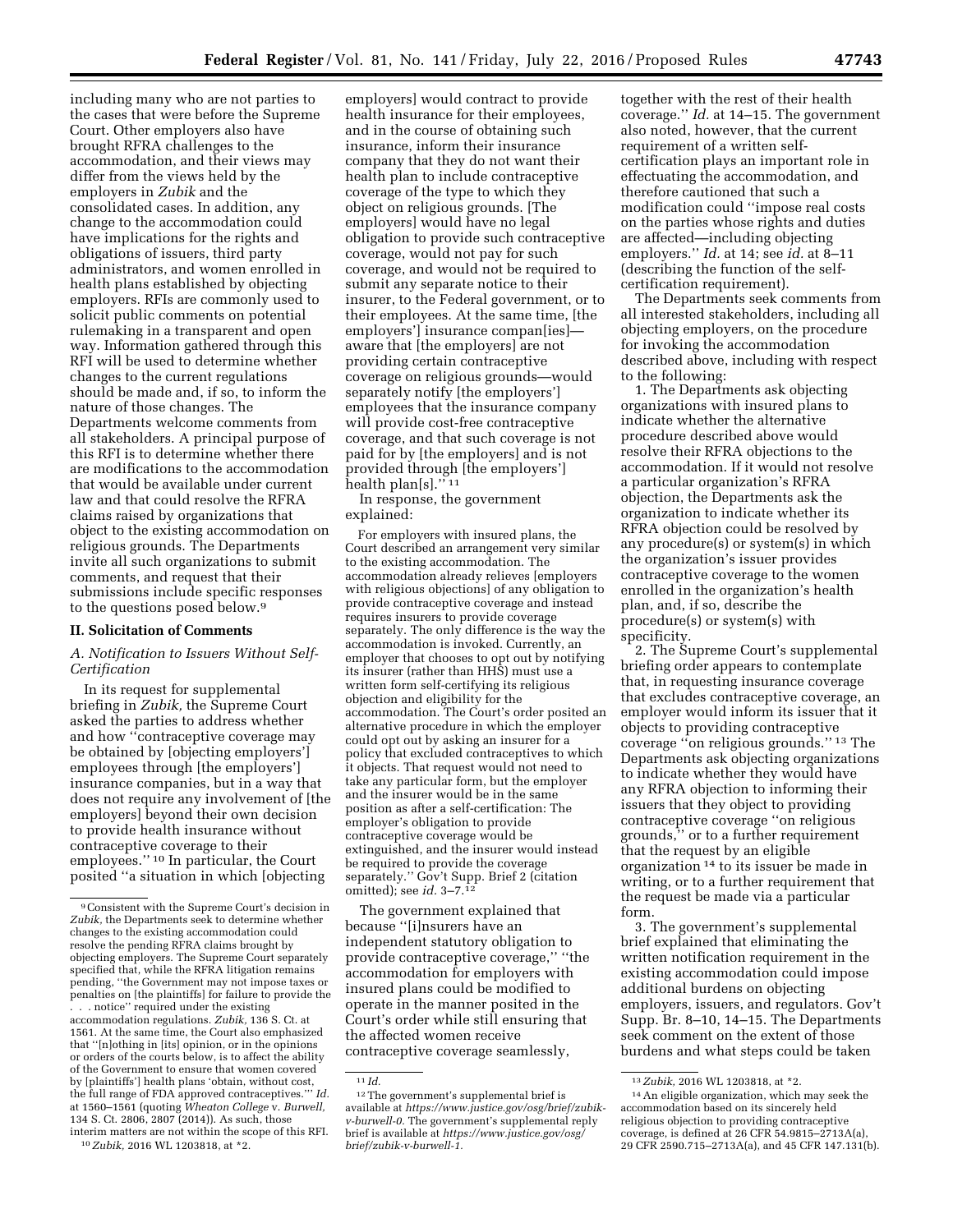to mitigate them. The Departments ask health insurance issuers, as well as other commenters, to indicate whether it is feasible for issuers to implement the accommodation without the written notification requirement.

4. What impact would the alternative procedure described above have on the ability of women enrolled in group health plans established by objecting employers to receive seamless coverage for contraceptive services?

## *B. Other Approaches With Respect to Insured Plans Described in the Supplemental Briefing*

In their supplemental brief, the plaintiffs in *Zubik* and the consolidated cases proposed additional modifications to the existing accommodation for insured plans, beyond those described in the Supreme Court's supplemental briefing order and discussed above. As in the alternative described above, the *Zubik* plaintiffs proposed that when an eligible employer with an insured plan requests insurance coverage that excludes contraceptive coverage to which the employer objects on religious grounds, the employer's issuer should be required to provide the required coverage separately. However, the *Zubik*  plaintiffs further proposed that the separate coverage provided by the issuer should differ from the separate coverage required under the existing accommodation in two respects. First, the *Zubik* plaintiffs proposed that the issuer be required to offer women the opportunity to enroll in contraceptiveonly insurance policies, rather than the issuer providing separate direct payments for contraceptive services. Second, the *Zubik* plaintiffs proposed that the affected women should be required to take affirmative steps to enroll in those contraceptive-only policies, rather than being automatically eligible for payments by the issuer for contraceptive services. Pet. Supp. Br. 3–12.15

The Departments seek comments on this approach, including with respect to the following:

1. The Departments ask objecting organizations with insured plans to indicate whether this alternative procedure would resolve their RFRA objections to the accommodation.

2. What impact would this approach have on the ability of women enrolled in group health plans established by

objecting employers to receive seamless coverage for contraceptive services? 3. Is this approach feasible for health insurance issuers?

4. Relying on the record developed in the prior rulemaking proceedings, the government's supplemental reply brief in *Zubik* explained that contraceptiveonly insurance policies would be inconsistent with state laws regulating insurance and that an affirmative enrollment requirement would impose a barrier to access to preventive services. Gov't Supp. Reply Br. 3–6. The Departments seek further comment on those issues in this RFI.

5. Are there alternative procedure(s) or systems (without relying on contraceptive-only policies or imposing an affirmative enrollment requirement) that would resolve objecting organizations' RFRA objection to the accommodation? If so, please describe the procedure(s) or system(s) with specificity.

## *C. Self-Insured Plans*

The Supreme Court's supplemental briefing order in *Zubik* addressed only employers with ''insured plans.'' 16 In its supplemental brief, the government described the operation of the accommodation for self-insured plans and explained that an alternative process like the one the Court posited for insured plans could not work for the many employers with self-insured plans:

If an employer has a self-insured plan, the statutory obligation to provide contraceptive coverage falls only on the plan—there is no insurer with a preexisting duty to provide coverage. Accordingly, to relieve self-insured employers of any obligation to provide contraceptive coverage while still ensuring that the affected women receive coverage without the employer's involvement, the accommodation establishes a mechanism for the government to designate the employer's TPA as a 'plan administrator' responsible for separately providing the required coverage under [ERISA]. That designation is made by the government, not the employer, and the employer does not fund, control, or have any other involvement with the separate portion of the ERISA plan administered by the TPA.

The government's designation of the TPA must be reflected in a written plan instrument. To satisfy that requirement, the accommodation relies on either (1) a written designation sent by the government to the TPA, which requires the government to know the TPA's identity, or (2) the self-certification form, which the regulations treat as a plan instrument in which the government designates the TPA as a plan administrator. There is no mechanism for requiring TPAs to provide separate contraceptive coverage without a plan instrument; self-insured employers could not opt out of the

contraceptive-coverage requirement by simply informing their TPAs that they do not want to provide coverage for contraceptives. Gov't Supp. Br. 16–17 (citations omitted).

The *Zubik* plaintiffs also stated that an arrangement like the one posited in the Supreme Court's briefing order for insured plans could not work for selfinsured plans. See Pet. Supp. Br. 16–17.

Although the Departments have not identified any viable alternative to the existing accommodation for self-insured plans, they seek comment on any possible modifications to the accommodation for self-insured plans, including self-insured church plans that would resolve objecting organizations' RFRA objections while still providing seamless access to coverage, including with respect to the following:

1. Are any reasonable alternative means available under existing law by which the Departments could ensure that women enrolled in self-insured plans maintained by objecting employers receive separate contraceptive coverage that is not contracted, arranged, paid, or referred for by the objecting organization but that is provided through the same third party administrators that administer the rest of their health benefits?

2. The Departments ask objecting organizations with self-insured plans to indicate whether their RFRA objections to the existing accommodation could be resolved by any alternative procedure or system in which the objecting organization's third party administrator provides contraceptive coverage to the women enrolled in the organization's health plan, and, if so, to describe the procedure(s) or system(s) with specificity.

# **III. Collection of Information Requirements**

This document does not impose information collection requirements, that is, reporting, recordkeeping or third-party disclosure requirements. Consequently, it need not be reviewed by the Office of Management and Budget under the authority of the Paperwork Reduction Act of 1995 (44 U.S.C. 3501 *et seq.*).

<sup>15</sup>Petitioners' supplemental brief is available at *[http://www.scotusblog.com/wp-content/uploads/](http://www.scotusblog.com/wp-content/uploads/2016/04/Non-profits-response-to-Zubik-order-4-12-16.pdf) [2016/04/Non-profits-response-to-Zubik-order-4-12-](http://www.scotusblog.com/wp-content/uploads/2016/04/Non-profits-response-to-Zubik-order-4-12-16.pdf) [16.pdf.](http://www.scotusblog.com/wp-content/uploads/2016/04/Non-profits-response-to-Zubik-order-4-12-16.pdf)* Petitioners' supplemental reply brief is available at *[http://www.scotusblog.com/wp-content/](http://www.scotusblog.com/wp-content/uploads/2016/04/Zubik-order-non-profits-reply-brief-4-20-161.pdf)  [uploads/2016/04/Zubik-order-non-profits-reply-](http://www.scotusblog.com/wp-content/uploads/2016/04/Zubik-order-non-profits-reply-brief-4-20-161.pdf)*

*[brief-4-20-161.pdf.](http://www.scotusblog.com/wp-content/uploads/2016/04/Zubik-order-non-profits-reply-brief-4-20-161.pdf)* 16*Zubik,* 2016 WL 1203818, at \*2.